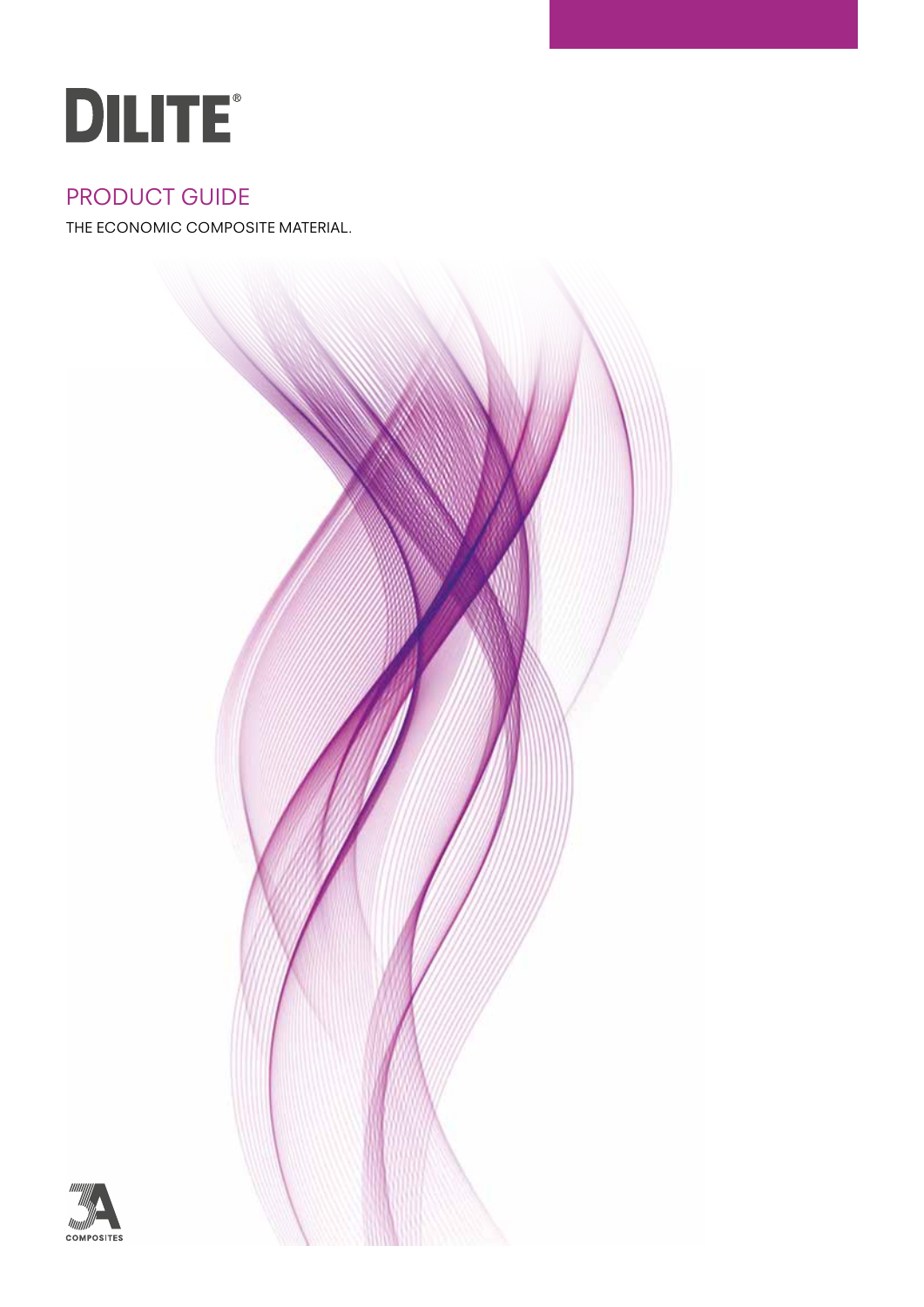

DILITE® is an economic aluminium composite panel based on the DIBOND® production concept. DILITE® comprises two 0.2 mm aluminium cover layers and a UV resistant polyethylene core. The aluminium composite panel offers consistently good quality at competitive prices.

DILITE® has an optimized coating for digital printing and can be perfectly applied for flat, short and medium term interior and exterior applications. In addition, the composite material is recyclable and available in a variety of colors, as well as in matt and gloss versions.

Sustainable involvement and environmental protection have always been amongst the essential corporate objectives at 3A Composites. The minimisation of risks for man and environment as well as the reduction of environmental pollution through careful and efficient utilisation of resources is part of the corporate philosophy.

Our production site is certified according to DIN EN ISO 14001, which lays down globally recognized requirements for environmental management. In addition, management systems for Quality (DIN EN ISO 9001), Occupational Health and Safety (DIN ISO 45001) and Energy (DIN EN ISO 50001) constitute important corporate objectives.

At the DILITE<sup>®</sup> production site in Singen, there are permanent measures in place to reduce energy and water consumption, to increase productivity, to save waste and, as a result, to  $\,$  reduce  $\rm CO_{2}$  emissions significantly. The  $\mathsf{CO}_2$  has been successfully reduced by 46% and energy by 30% over the past ten years. In this same period, 60% less waste water and 14% less waste has been generated. Heat recovery measures were also implemented in 2021 and will lead to an additional CO $_2$  reduction of 450t annually. Further investment in this system is expected to save another 900t CO $_{\textrm{\tiny{2}}}$  by 2025.

DILITE® is a high quality product which goes through extensive quality controls during its production process. The abstention from hazardous processes and substances is one of our highest priorities. All lacquer formulars applied for DILITE® do not contain any heavy metals.

## DILITE®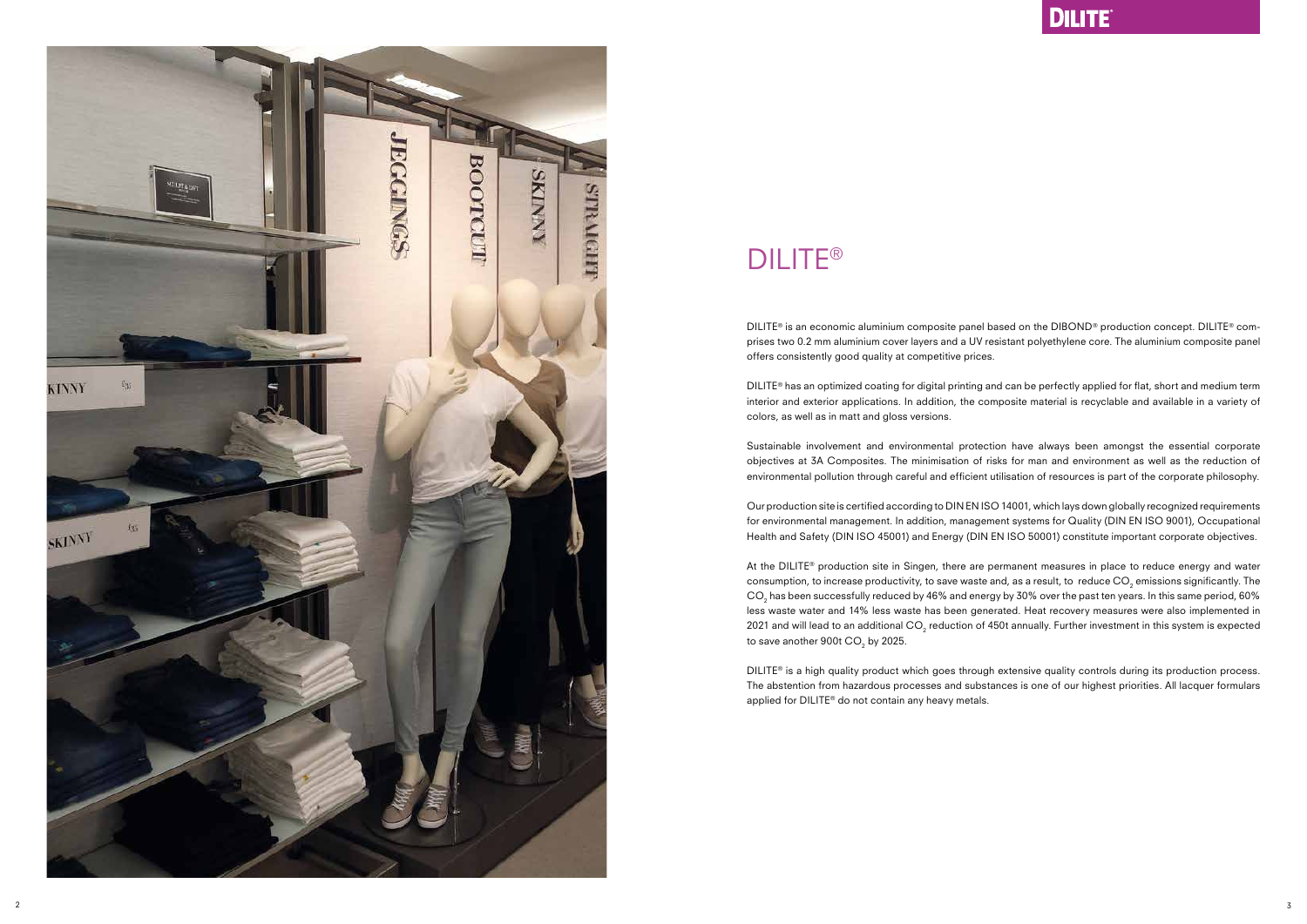## DILITE®

## TECHNICAL DATA SHEET

- Economic aluminium composite panel
- UV resistant polyethylene core
- Optimized coating for digital printing
- Variety of colours in matt and gloss as well with a brushed surface (BUTLERFINISH®)
- Recyclable
- Variety of formats
- $\blacksquare$  Protective film on both sides; BUTLERFINISH® only on front side

- **Perfectly for flat, short and medium term interior** and exterior applications
- **Photomounting**
- Simple sign applications
- Simple hoardings
- **For large format signage, shop fronts and complexe** processing techniques (e.g. folding) we recommend DIBOND® with 0.3 mm aluminium cover layers

### APPLICATIONS

- White | Yellow | Red | Blue | Black | Aluminium-Metallic | BUTLERFINISH®
- Surface combinations: matt/matt, gloss/matt, gloss/gloss

## PROCESSING

- Digital printing | Screen printing
- Laminating
- Painting | Spray painting | Lacquering
- Contour milling
- Water jet cutting
- Shearing | Sawing | Punching
- Gluing
- Drilling | Riveting | Screwing
- Hot-air welding

## STANDARD COLOURS



Colours are non-identical with DIBOND® colours.









## THE ECONOMIC COMPOSITE MATERIAL.

## **CHARACTERISTICS**

| <b>THICKNESSES AND WEIGHT</b>                           |                   |                                        |     |                |     |
|---------------------------------------------------------|-------------------|----------------------------------------|-----|----------------|-----|
| Panel thickness                                         | mm                | 2                                      | 3   | $\overline{4}$ | 6   |
| Thickness of aluminium layer                            | mm                | 0,2                                    |     |                |     |
| Weight                                                  | kg/m <sup>2</sup> | 2,6                                    | 3,5 | 4,4            | 6,2 |
| <b>CORE</b>                                             |                   |                                        |     |                |     |
| Polyethylene, type LDPE                                 | $g/cm^3$          | 0,9                                    |     |                |     |
| <b>SURFACE</b>                                          |                   |                                        |     |                |     |
| Polyurethane-lacquer system / polyester-lacquer system* |                   |                                        |     |                |     |
| <b>THERMAL PROPERTIES</b>                               |                   |                                        |     |                |     |
| Thermal expansion coefficient                           |                   | 2.4 mm/m at 100°C temperature differen |     |                |     |
| Temperature resistance                                  | $^{\circ}C$       | $-50$ up to $+80$                      |     |                |     |



\*Due to the different lacquer systems colour variations between the front and back side are normal.

Note: Technical data of our products are typical ones. The actually measured values are subject to production variations.

## **DILITE®**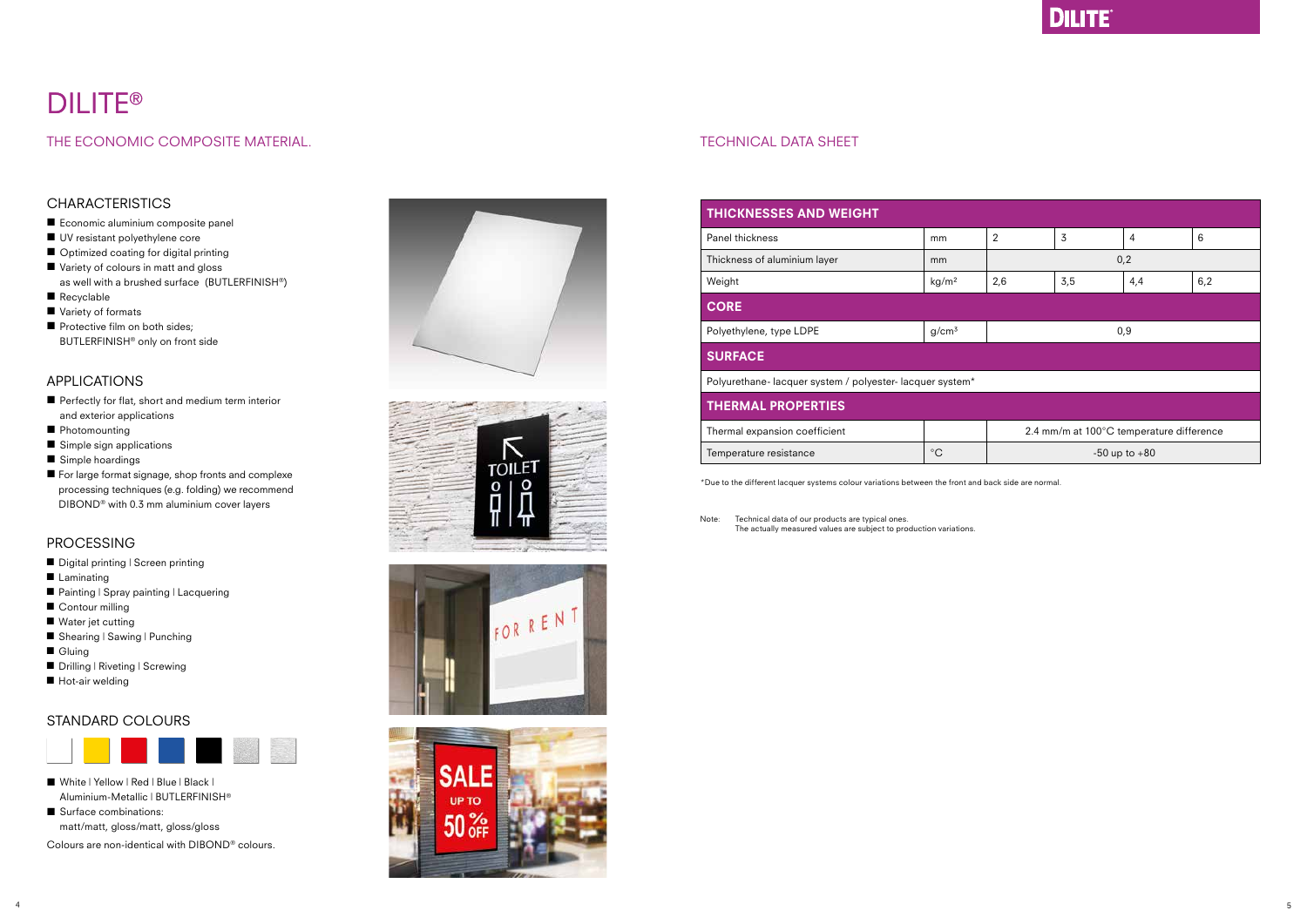Sustainability is at the core of everything we do. Our corporate ecological commitment is summed up by the **MISSION:** TOGETHER. RESPONSIBLE. As we also apply and comply with this mission in regard to our products, we have created a classification system. The five different categories in our FIVE-DOT-MISSION system indicate the factors with the greatest impact on sustainability. Our intention is to offer our partners guidance with their purchasing decision-making and to provide a transparent system. A system which focuses on the use of materials, the CO $_{\rm 2}$  content, the product life cycle and, of course, recycling, a topic of particular relevance for our products. Our FIVE-DOT-MISSION makes an assessment of a product on the basis of five categories and awards points per category, the product is then assigned to one of the five coloured DOTs. By this means we achieve a transparent, quick valuation logic which we can also use to gauge product innovation and improvement at 3A Composites.

As many as 3 points can be achieved in each of the categories presented, totalling a maximum of 15 points. According to the total number of points achieved (1-15), the FIVE-DOT classification is conducted using the following colour gradation.

## SUSTAINABILITY

MISSION: TOGETHER. RESPONSIBLE

Transparency is important to us! We will review the product assessment annually to see in which areas the product can be improved. We have set ourselves the goal of achieving the majority of our sales with products which achieve a rating of  $\geq 7$ points in the FIVE-DOT classification by 2030.

Join us on our sustainable mission!





### THE FIVE-DOT CATEGORIES ARE:



 $\sqrt{\frac{\mathcal{O}}{\mathcal{O}}\mathcal{O}}$ 

#### 4. PRODUCT LIFE CYCLE

The plastic sheets and composite panels we produce are used by our customers for a longer period of time. In contrast to products used in the short term, these longer-

term alternatives make an active contribution to saving resources. In this category we show our panels' average service life. Material properties result in disparities, so life cycles range from <1 year to even >30 years.

#### 5. RECYCLABILITY



One of the most important aspects of sustainability is contributing to environmental protection by saving valuable raw materials and avoiding waste. Unlike the second

category "recycled content", in this assessment category, we show options for recycling the panels after they have been in use. There are already, for instance, established recycling loops for paper and metals. At some production sites, the material can already be returned, so that material for new panels can be created from it. As a company, we came to the conclusion that thermal recycling does not seem sustainable enough, so it is not included in our FIVE-DOT classification. Instead, we are actively working with partner companies to establish a closed-loop, sustainable and future-oriented recycling economy.

#### 1. BIOBASED CONTENT

Depending on the product, different raw materials are used to manufacture our panels. In this case, we look at the percentage of renewable raw materials used in

our products. Our aim is to increase the percentage whenever possible and appropriate.

#### 2. RECYCLED CONTENT

The industry selects recycled raw materials for use in the manufacture of new products which also fulfil requirements such as fire ratings, processing prerequisites

and customer expectations in terms of functionality and appearance. This category is where we gauge the proportion of high quality recycled raw material in our products' total material input.



### 3. FOSSIL CO $_{\tiny 2}$  BOUND IN THE MATERIAL

This category shows the weight of fossil  $\mathsf{CO}_2$  embedded in our panels. Differences here are principally due to the raw material type and origin, the density, the composi-

tion and the proportion of recycled content.



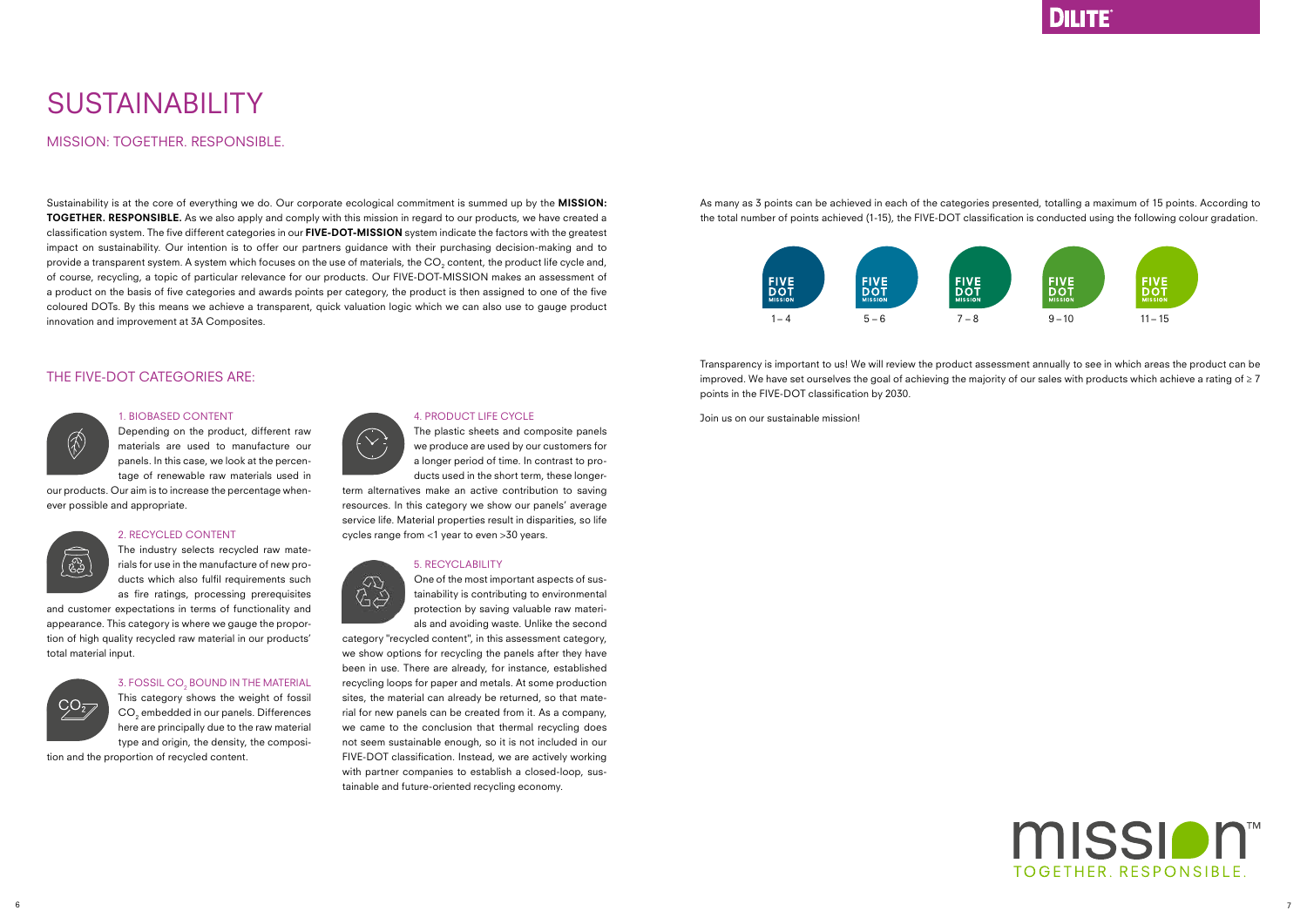

DILITE®, the economic aluminium composite panel has been assessed in line with the criteria described above. The product currently achieves a FIVE-DOT classification with a total of 7 points.

# SUSTAINABILITY

## DILITE® FIVE-DOT-MISSION

#### PRODUCT LIFE CYCLE

Our durable DILITE® panels are used for indoor and outdoor applications. In terms of weather resistance, the full range of selection criteria advocate the use of DILITE®. The panels are temperature resistant from -50°C to +80°C, waterproof and UV-resistant.



## RECYCLABILITY

DILITE® is completely recyclable, i.e. both the core material and the aluminium cover sheets are recycled and used to produce new material. The material can be separated by cutting it into small pieces using, e.g. granulators or shredders, and then sorting it by type for reuse or recycling. There are standard practices and specialised recycling companies for this purpose. In addition, we are engaged in setting up regional networks with trading partners and recycling companies to create recycling systems for aluminium composite panels. We launched the first pilot project in Switzerland in 2021. We are also a member of the A|U|F e.V., an association, which specialises in establishing a recycling network consisting of as many environmental and collection partners as possible in Germany. This is intended to facilitate the return of aluminium composite panels to the material cycle via short transport routes.

In the core of our DILITE® panels we exclusively use recycled LDPE, and this means we are able to make an important contribution to closed-loop recycling. By using recycled core material, approximately 6,700 metric tons of LDPE virgin material can be saved every year. We work with selected European suppliers to source recycled LDPE of a consistently high quality. Continuous quality assurance is an essential part of this process for us. What is more, all DILITE<sup>®</sup> panels comply with the requirements in the current version of the REACH & RoHS directives. Not only is DILITE® core material recycled, the aluminium used in our aluminium cover sheets is also in part recycled. Aluminium is one of the materials best suited to recycling because regardless of how often it is recycled, there are no detrimental effects on its material properties. We intend to increase the proportion of recycled aluminium in our cover sheets in the future.



#### FOSSIL CO $_{\tiny 2}$  BOUND IN THE MATERIAL

#### RECYCLED CONTENT

As the production of aluminium and the core

material polyethylene are energy-intensive, there is embedded fossil carbon in DILITE®. Using recycled LDPE, has already significantly reduced the CO $_2$  footprint. Changing electricity generating methods for aluminium production is another means of reducing the amount of fossil carbon.